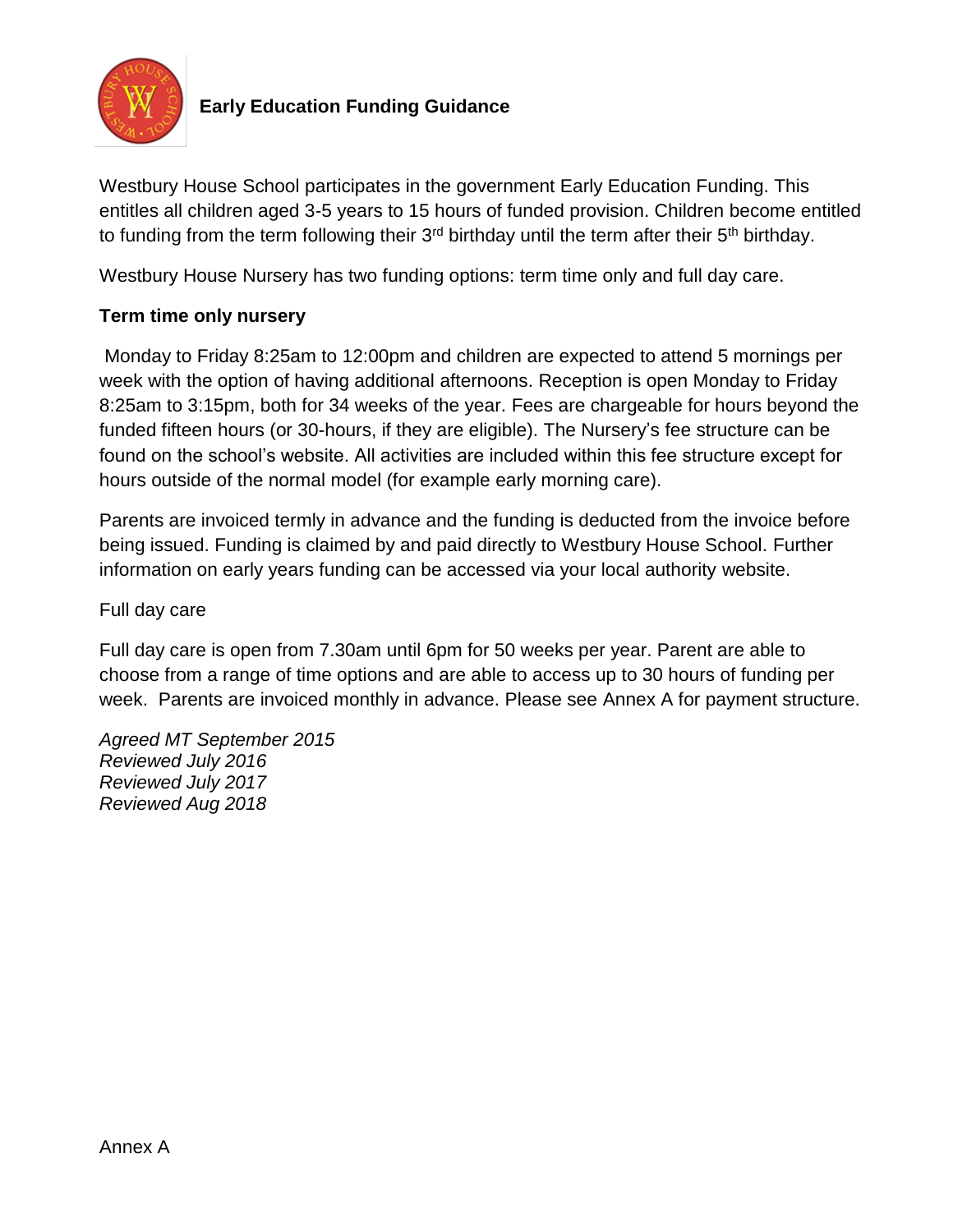**Nursery Fees**



**TERM TIME Nursery Fees**

Term time is 34 weeks a year. The school day is 8.25am-3.15pm We offer a full day, the timings for which are 7.30am-6.00pm

**2-3 years olds** (including the term in which a child turns 3)

**School day** (8.25am-3.15pm) £3,500 per term

**Full day** (7.30am-6.00pm) £4,900 per term

**5-mornings** (8.25am-12.00pm) £1,652 per term

**Extra afternoon** (12.00-3.15pm) £275 per term

**3-5 year olds** (from the term after they have turned 3 until the term in which they turn 5)

**School day** (8.25am-3.15pm) £3,305 per term With 15 hours funding reduces to £2,419 per term With 30 hours funding reduces to £1,533 per term

**Full day** (7.30am-6.00pm) £4,627 per term With 15 hours funding reduces to £3,741 per term With 30 hours funding reduces to £2,855 per term

**5-mornings** (8.25am-12.00pm) £1,620 per term With 15-hours funding reduces to £734 per term 30-hours funding not available

**Extra afternoon** (12.00-3.15pm) £270 per term

Occasional extended sessions are charged at £3 per half hour or part thereof for early morning care and after-school care.

We cannot guarantee that these will be available unless pre-booked.

Your children and our staff will have had a long day. We do not anticipate that children will be picked up after 6.00pm. However, in the extremely unlikely circumstances that you are late to pick up your children, late charges will apply.

# *Late pick-up charges (after 6.00pm) - £10 per 15-minutes or part thereof*

**Other charges –** lunch is payable directly to the lunch provider, The Pantry, and costs £3 per day